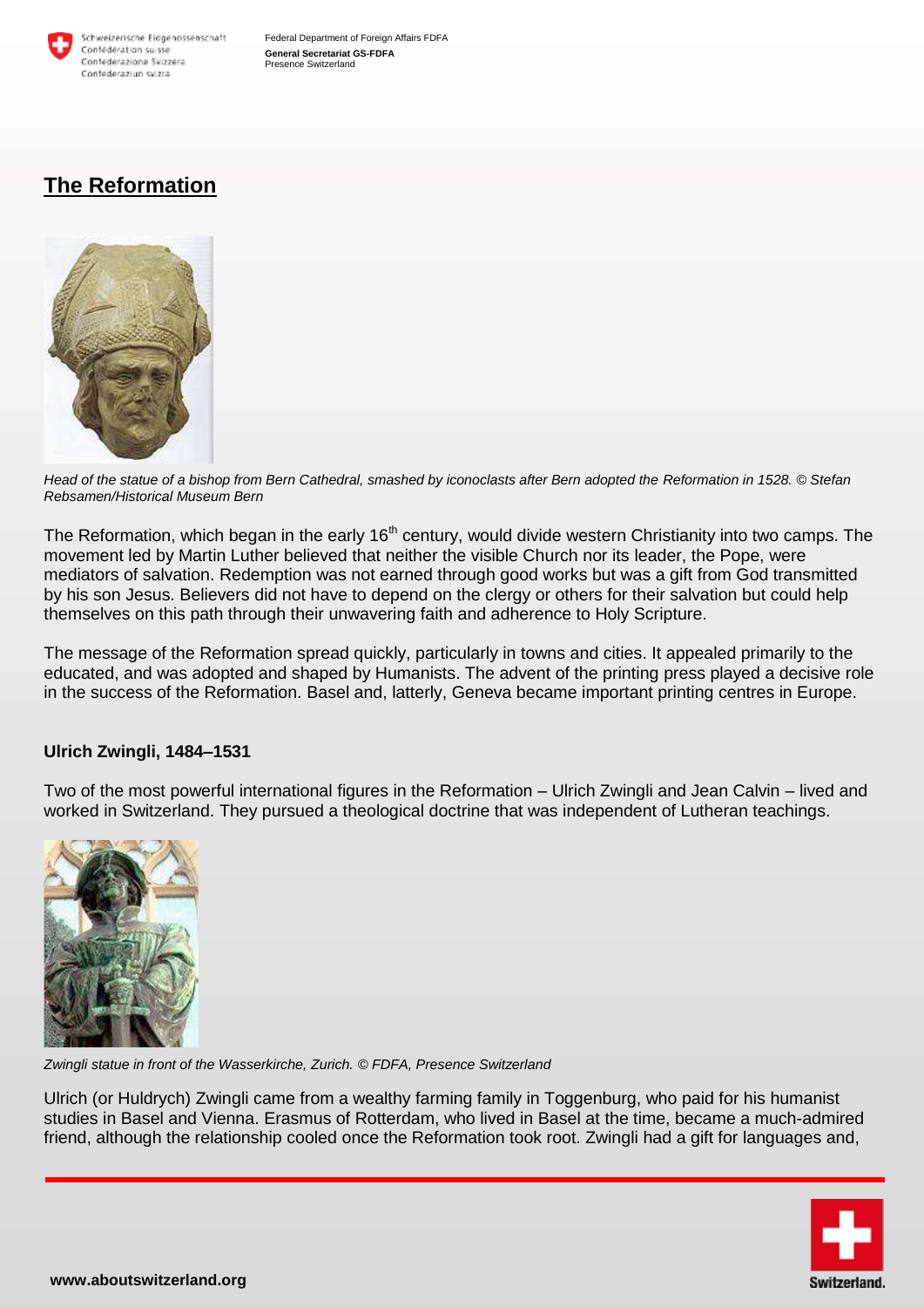together with his colleagues from Zurich, translated the Bible into German. In 1519 he was appointed as a lay priest in Zurich's Grossmünster and successfully argued in favour of the Reformation at the First Zurich Disputation in 1523. As a result, monasteries and the monastic orders were abolished, and the clergy no longer had to take a vow of celibacy. It also led to the rejection of the authority of the Pope and his bishops, as well as the end to the veneration of saints and images. In contrast to the teachings of Luther, the sacraments would be received only on important feast days. A "marriage court" was established and one of its functions was to supervise the moral life of the people of Zurich. Here, as in other areas, the clergy worked closely with the secular authorities.

Unlike Luther, Zwingli did not want the earthly realm of politics to be left to its own devices. Instead, it should be viewed as a shared duty of everyone baptised in Christ and thus be Christianised. Once the cities of Zurich, Bern, Basel and Schaffhausen had adopted the Reformed doctrine, Zwingli called for the reinstatement of a unity of faith, demanding that the rest of the Confederation convert from Catholicism. However, he met with resistance, especially from the five central Swiss cantons of Lucerne, Uri, Schwyz, Unterwalden and Zug due partly to their heavy reliance on the income they earned from the mercenary business which Zwingli, who had witnessed the Italian wars at first hand, vehemently opposed and had banned in Zurich. Another reason for their opposition was that the Church in central Switzerland was already largely under the control of the secular authorities. They confiscated church property and used their new-found income to fund the clergy and social projects (alms, schools). In 1531 troops from Zurich crushed the five dissenting cantons in Kappel; the battle would also claim the life of Zwingli. The resulting First Peace of Kappel consolidated the confessional status quo, whereby the smaller but more populous Catholic cantons exerted a greater influence over the common lordships. It became clear from this point onwards that the two religious communities would simply have to learn to co-exist. This situation would anticipate the principle of "cuius regio, eius religio" (whose realm, his religion), which was adopted across the Confederacy in 1555 and according to which the rulers decided on the faith of their subjects

### **The conquest of Vaud**



Gold embroidery on vestments belonging to the Bishop of Lausanne, Aymon de Montfalcon (ca. 1440-1517). The Bernese removed the *garments from Lausanne Cathedral in 1536 and brought them back to Bern. © Stefan Rebsamen/Historical Museum Bern*

Soon after Bern established the Reformation in 1528, it gave its backing to the French-speaking reformers, Guillaume Farel and Pierre Viret, who were active in Vaud and Neuchâtel. Together with staunchly Catholic Fribourg, Bern mounted a military attack on western Switzerland which was still largely under the control of the House of Savoy at that time. The latter also staked a claim on Geneva, particularly given that the Bishop of Geneva, and therefore the city's ruler, was often a member of the Savoy family. The citizens turned to the western Confederates and France for support. In 1536, the Bernese finally succeeded in conquering Vaud and set about establishing Protestantism there. Fribourg acquired small parts of Vaud, while Geneva managed to secure its independence from the new regional superpower of Bern.

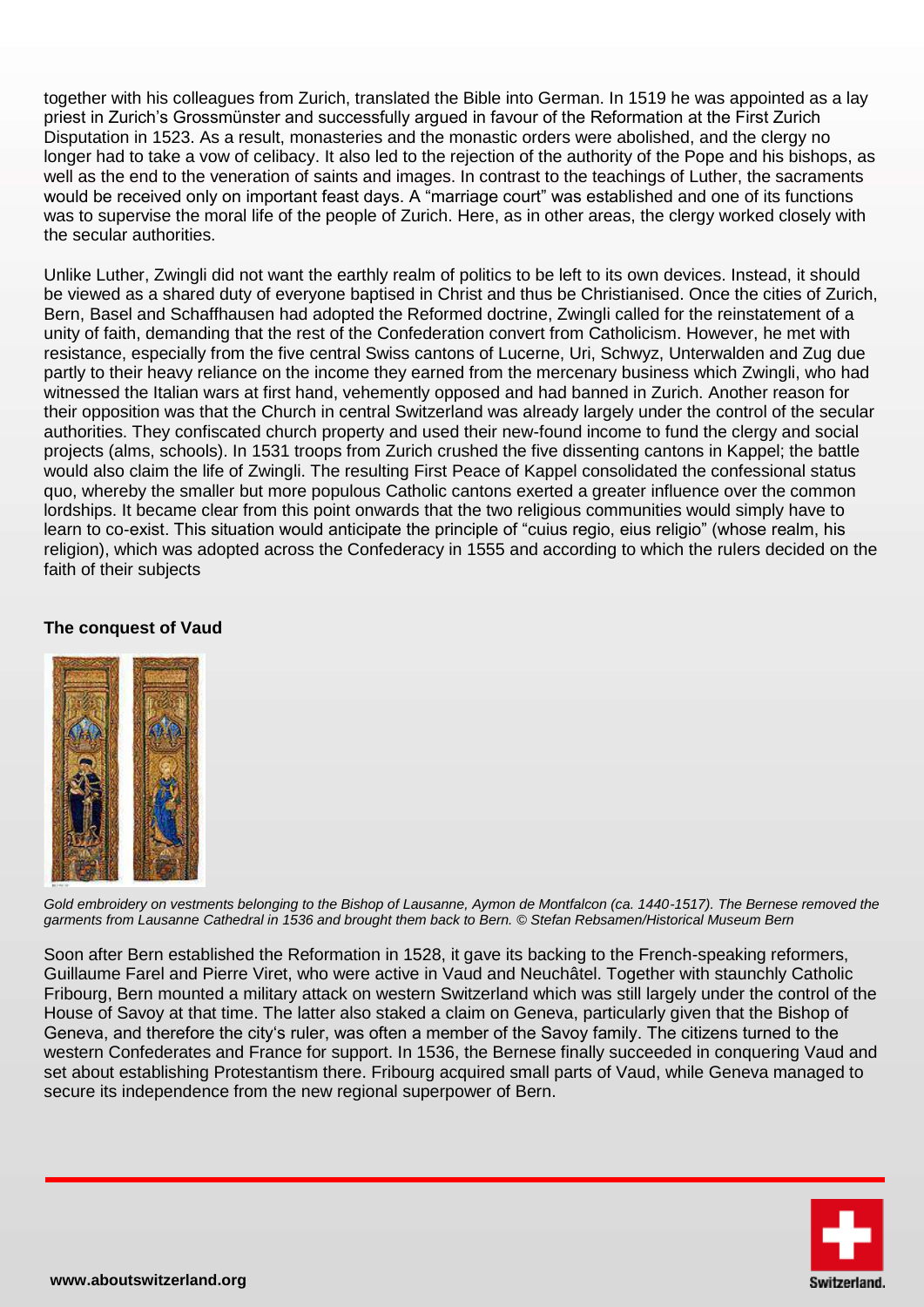#### **Jean Calvin, 1509 – 1564**



*Statue of Jean Calvin, leading reformer in Switzerland, on the Reformation Wall, Geneva. © FDFA, Presence Switzerland*

In 1536, with tensions still simmering between Bern and the House of Savoy, Jean Calvin, a French lawyer, arrived in Geneva having already published *Institutio Religionis Christianae* in Basel. His seminal work provides an introduction to Christian theology and sets out the founding principles of what would become Calvinism. These included the teaching of double predestination, according to which God determines the eternal destiny of not only the chosen ones but also the damned. The rigorous oversight of the faithful by local church elders and parish leaders met with resistance, and the close ties which the religious and secular authorities enjoyed led to Geneva being mockingly nicknamed "Hieropolis" (the holy city).

Calvin defeated his opponents, although only after protracted clashes and the introduction of repressive measures like exile and executions. While many old Geneva families fled their home city, Geneva became a refugee for those fleeing religious persecution in France, Italy, the Netherlands and other countries, including John Knox, the founder of the Church of Scotland. The "Académie de Genève" which was founded in 1559 attracted many Calvinists with a thirst for knowledge, including printers, scholars, writers and lawyers. Bankers and merchants arrived later and introduced the concept of division of labour to Swiss watchmaking in the 17<sup>th</sup> century and based this cottage industry in Jura.

As a result of the 1549 "Consensus Tigurinus" (Consensus of Zurich), Calvin and Heinrich Bullinger, Zwingli's successor, agreed on key aspects of the Protestant doctrine, particularly the interpretation of the Lord's Supper. The document bridged the theological divide separating Protestants in the French-speaking Associated Places and the German-speaking members of the Confederation. It also led to members of the Reformed Church, as Zwinglians and Calvinists were collectively known, to distance themselves from the Lutheran doctrine, creating in the process a lasting religious and territorial divide. The Reformed creed also found followers in France (the Huguenots), the Netherlands (in revolt against Spanish rule), England, Scotland, Hungary and elsewhere in Central Europe. With the emigration of Puritans and other Reformed communities, Calvinism would go on to have a profound influence on the USA and other parts of the world, such as South Africa, Central America and South Korea.

In the early  $20<sup>th</sup>$  century, the German sociologist Max Weber developed a thesis in which he argued that Calvinism was a precondition of modern capitalism.